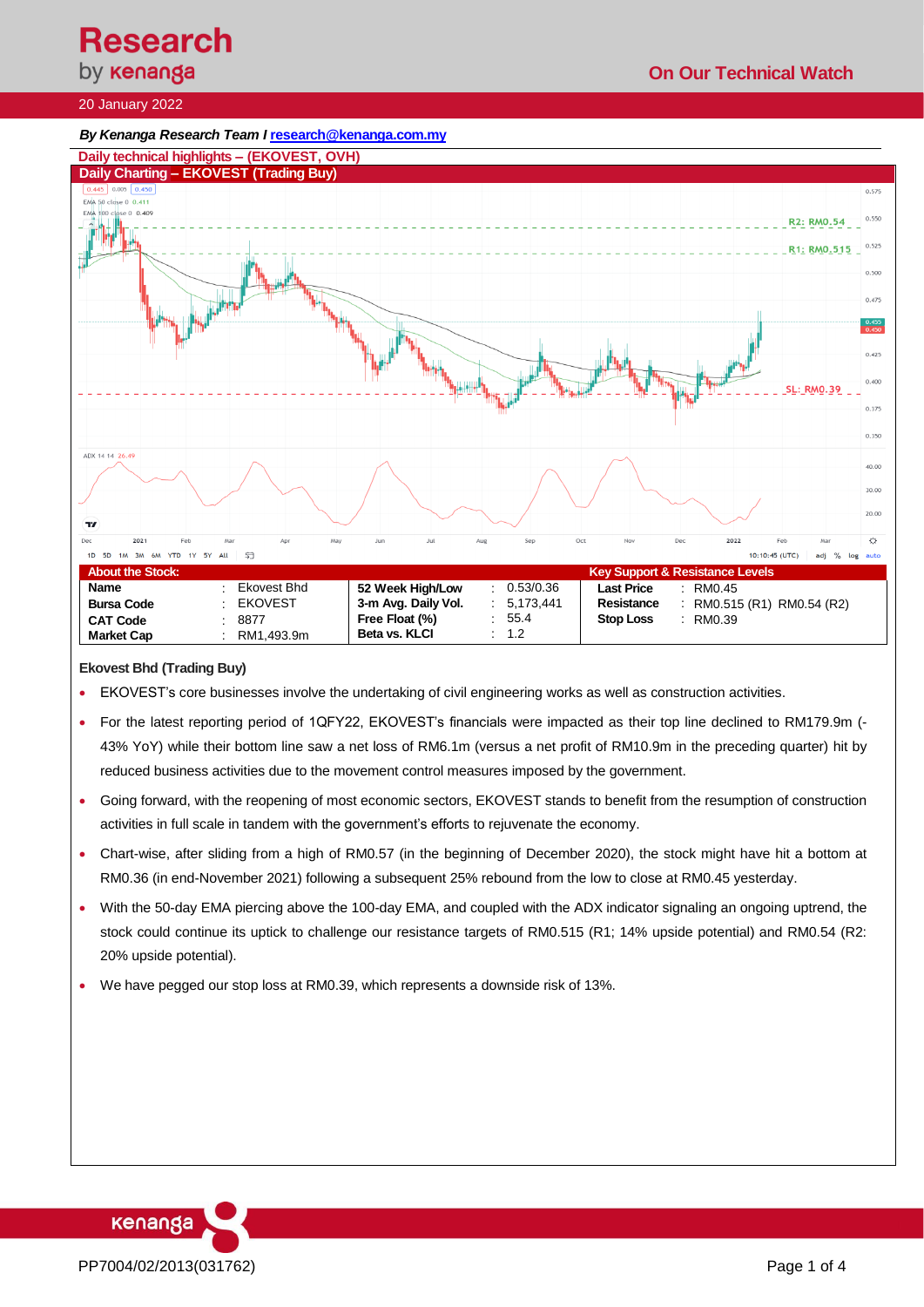#### 20 January 2022



#### **Ocean Vantage Holdings Bhd (Trading Buy)**

- OVH operates in the oil and gas sector, providing a spectrum of support services such as repair services (rig repairs & maintenance, rig stacking and reactivation services), cleaning services (tank cleaning, blasting and painting services), rental services (equipment and machineries) and many other specialized services.
- In its most recent reporting period (3QFY21), OVH registered a net profit of RM3.8m (+660%% YoY) driven by increased revenue and the absence of listing expenses that were incurred in the preceding period.
- An indirect proxy to the rising crude oil prices (with the Brent oil price currently hovering at a 21-month high of USD87.94 per barrel), OVH's share price offers a trading buy opportunity based on the positive technical signals triggered by: (i) the shorter term moving average crossing above the longer term moving average, and (ii) an upward trend of the Parabolic SAR indicator.
- On the way up, the stock could advance to challenge our resistance levels of RM0.305 (R1) and RM0.32 (R2), which translate to upside potentials of 13% and 19%, respectively from yesterday's closing price of RM0.27.
- On the downside, our stop loss has been set at RM0.24, which translates to a downside risk of 11%.

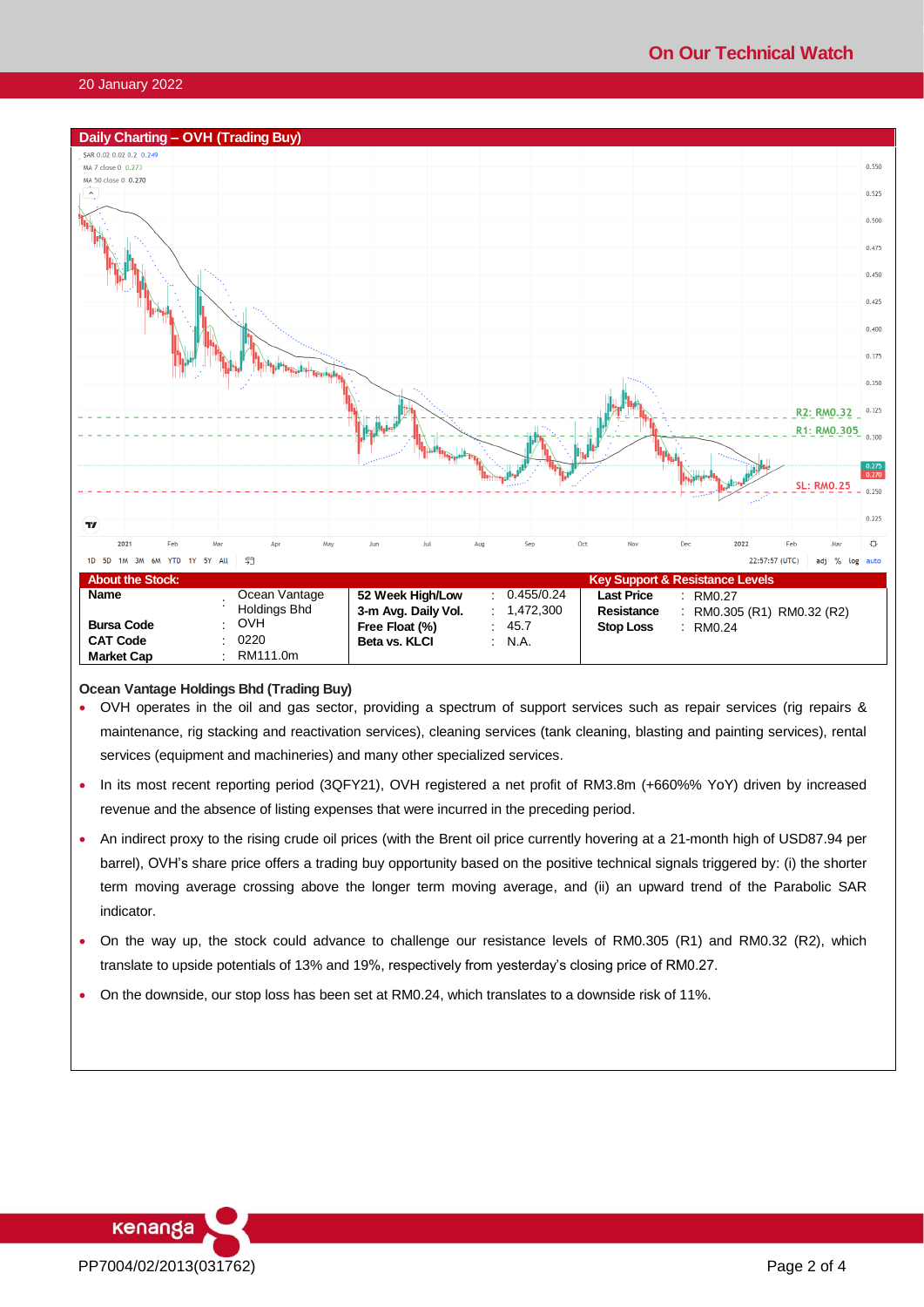## 20 January 2022

# **STOCK CALL MONITOR\***

| <b>Stock Name</b>                   | <b>Issue Date</b><br>(ID) | Rating                 | Price @ ID | <b>Target Price</b><br>(TP) | <b>Stop Loss</b><br>Price (SL) | <b>Upside</b><br>Potential @<br><b>ID</b> | <b>Downside</b><br>Risk @ ID | <b>Risk to</b><br><b>Reward</b><br><b>Ratio</b> | Highest<br><b>Price</b><br>since ID | <b>Lowest Price</b><br>since ID | <b>Last Price</b> | Status <sup>^</sup> | <b>Date Status</b><br><b>Fulfilled</b> |
|-------------------------------------|---------------------------|------------------------|------------|-----------------------------|--------------------------------|-------------------------------------------|------------------------------|-------------------------------------------------|-------------------------------------|---------------------------------|-------------------|---------------------|----------------------------------------|
|                                     |                           |                        | <b>RM</b>  | <b>RM</b>                   | <b>RM</b>                      | $\%$                                      | $\%$                         |                                                 | <b>RM</b>                           | <b>RM</b>                       | <b>RM</b>         |                     |                                        |
| <b>HARBOUR-LINK GROUP BHD</b>       | 21/12/2021                | <b>Trading Buy</b>     | 1.17       | 1.34                        | 1.05                           | 15%                                       | $-10%$                       | 1.52x                                           | 1.32                                | 1.11                            | 1.11              | Open                |                                        |
| <b>ISHIN YANG SHIPPING CORP BHD</b> | 21/12/2021                | <b>Trading Buy</b>     | 0.32       | 0.36                        | 0.28                           | 13%                                       | $-13%$                       | 1.00x                                           | 0.35                                | 0.32                            | 0.34              | Open                |                                        |
| NOVA WELLNESS GROUP BHD             | 22/12/2021                | <b>Trading Buy</b>     | 0.98       | 1.11                        | 0.85                           | 14%                                       | $-13%$                       | 1.08x                                           | 1.07                                | 0.96                            | 0.98              | Open                |                                        |
| UNITED U-LI CORP BHD                | 22/12/2021                | <b>Trading Buy</b>     | 1.30       | 1.47                        | 1.14                           | 13%                                       | $-12%$                       | 1.06x                                           | 1.34                                | 1.20                            | 1.23              | Open                |                                        |
| <b>OPTIMAX HOLDINGS BHD</b>         | 23/12/2021                | <b>Trading Buy</b>     | 1.38       | 1.56                        | 1.21                           | 13%                                       | $-12%$                       | 1.06x                                           | 1.40                                | 1.18                            | 1.19              | <b>SL Hit</b>       | 11/1/202                               |
| <b>GENTING MALAYSIA BHD</b>         |                           | 23/12/2021 Trading Buy | 2.81       | 3.13                        | 2.52                           | 11%                                       | $-10%$                       | 1.10x                                           | 2.97                                | 2.81                            | 2.84              | Open                |                                        |
| <b>AXIATA GROUP BERHAD</b>          | 24/12/2021                | <b>Trading Buy</b>     | 3.69       | 4.05                        | 3.34                           | 10%                                       | $-9%$                        | 1.03x                                           | 4.16                                | 3.67                            | 3.77              | <b>TP Hit</b>       | 31/12/2021                             |
| SYARIKAT TAKAFUL MALAYSIA KE#       | 24/12/2021                | <b>Trading Buy</b>     | 3.64       | 4.00                        | 3.35                           | 10%                                       | $-8%$                        | 1.26x                                           | 3.89                                | 3.54                            | 3.64              | <b>TP Hit</b>       | 14/1/2022                              |
| <b>OPCOM HOLDINGS BHD</b>           | 4/1/2022                  | <b>Trading Buy</b>     | 0.99       | 1.15                        | 0.85                           | 16%                                       | $-14%$                       | 1.14x                                           | 1.03                                | 0.85                            | 0.86              | <b>SL Hit</b>       | 19/1/2022                              |
| <b>BINASAT COMMUNICATIONS BHD</b>   | 4/1/2022                  | <b>Trading Buy</b>     | 0.32       | 0.36                        | 0.27                           | 14%                                       | $-14%$                       | 1.00x                                           | 0.33                                | 0.27                            | 0.28              | <b>SL Hit</b>       | 19/1/2022                              |
| <b>INSAS BHD</b>                    |                           | 5/1/2022 Trading Buy   | 0.96       | 1.05                        | 0.87                           | 10%                                       | $-9%$                        | 1.12x                                           | 0.99                                | 0.91                            | 0.91              | Open                |                                        |
| <b>JHM CONSOLIDATION BHD</b>        | 5/1/2022                  | <b>Trading Buy</b>     | 1.77       | 2.03                        | 1.53                           | 15%                                       | $-14%$                       | 1.08x                                           | 1.87                                | 1.40                            | 1.42              | <b>SL Hit</b>       | 17/1/2022                              |
| <b>BP PLASTICS HOLDING BHD</b>      |                           | 6/1/2022 Trading Buy   | 1.58       | 1.85                        | 1.38                           | 17%                                       | $-13%$                       | 1.35x                                           | 1.60                                | 1.40                            | 1.42              | Open                |                                        |
| <b>SIME DARBY PROPERTY BHD</b>      |                           | 6/1/2022 Trading Buy   | 0.63       | 0.73                        | 0.55                           | 16%                                       | $-13%$                       | 1.25x                                           | 0.64                                | 0.59                            | 0.59              | Open                |                                        |
| <b>SOUTHERN STEEL BERHAD</b>        |                           | 7/1/2022 Trading Buy   | 0.82       | 0.94                        | 0.72                           | 15%                                       | $-12%$                       | 1.20x                                           | 0.85                                | 0.78                            | 0.81              | Open                |                                        |
| <b>ABLE GLOBAL BHD</b>              |                           | 7/1/2022 Trading Buy   | 1.66       | 1.86                        | 1.48                           | 12%                                       | $-11%$                       | 1.11x                                           | 1.67                                | 1.58                            | 1.58              | Open                |                                        |
| <b>SERSOL BHD</b>                   |                           | 11/1/2022 Trading Buy  | 0.50       | 0.60                        | 0.39                           | 21%                                       | $-21%$                       | 1.00x                                           | 0.54                                | 0.46                            | 0.48              | Open                |                                        |
| SOUTHERN CABLE GROUP BHD            |                           | 11/1/2022 Trading Buy  | 0.42       | 0.47                        | 0.37                           | 13%                                       | $-11%$                       | 1.22x                                           | 0.41                                | 0.39                            | 0.40              | Open                |                                        |
| <b>POH HUAT RESOURCES HLDGS BHD</b> |                           | 12/1/2022 Trading Buy  | 1.35       | 1.52                        | 1.20                           | 13%                                       | $-11%$                       | 1.13x                                           | 1.38                                | 1.34                            | 1.34              | Open                |                                        |
| IEG INDUSTRIES BHD                  |                           | 12/1/2022 Trading Buy  | 0.59       | 0.67                        | 0.50                           | 15%                                       | $-15%$                       | 1.00x                                           | 0.61                                | 0.56                            | 0.58              | Open                |                                        |
| <b>GDEX BHD</b>                     |                           | 13/1/2022 Trading Buy  | 0.29       | 0.34                        | 0.25                           | 17%                                       | $-14%$                       | 1.25x                                           | 0.29                                | 0.28                            | 0.28              | Open                |                                        |
| <b>MYNEWS HOLDINGS BHD</b>          |                           | 13/1/2022 Trading Buy  | 0.86       | 0.95                        | 0.77                           | 11%                                       | $-10%$                       | 1.12x                                           | 0.88                                | 0.83                            | 0.85              | Open                |                                        |
| <b>SCGM BHD</b>                     |                           | 14/1/2022 Trading Buy  | 2.23       | 2.55                        | 1.96                           | 14%                                       | $-12%$                       | 1.19x                                           | 2.25                                | 2.13                            | 2.19              | Open                |                                        |
| <b>UEM SUNRISE BHD</b>              |                           | 14/1/2022 Trading Buy  | 0.34       | 0.40                        | 0.29                           | 16%                                       | $-15%$                       | 1.10x                                           | 0.34                                | 0.32                            | 0.32              | Open                |                                        |
| <b>JAG BHD</b>                      |                           | 19/1/2022 Trading Buy  | 0.33       | 0.37                        | 0.29                           | 14%                                       | $-11%$                       | 1.29x                                           | 0.33                                | 0.32                            | 0.32              | Open                |                                        |
| <b>PESTECH INTERNATIONAL BHD</b>    |                           | 19/1/2022 Trading Buy  | 0.74       | 0.86                        | 0.64                           | 16%                                       | $-14%$                       | 1.20x                                           | 0.75                                | 0.73                            | 0.74              | Open                |                                        |

 *\* Tracks our stock recommendations on a one-month rolling basis from issue date. Stock names will drop out from the list after one month from issue date regardless of their status. ^ Status will be categorised as either:(i) "TP hit" when stock reaches target price first OR (ii) "SL hit" when stock touches stop loss first OR (iii) "Open" when neither TP nor SL has been hit.*

*# Stock has traded ex-entitlement for DPS of 12 sen on 29 Dec 2021. TP Hit after taking into account the dividend returns*